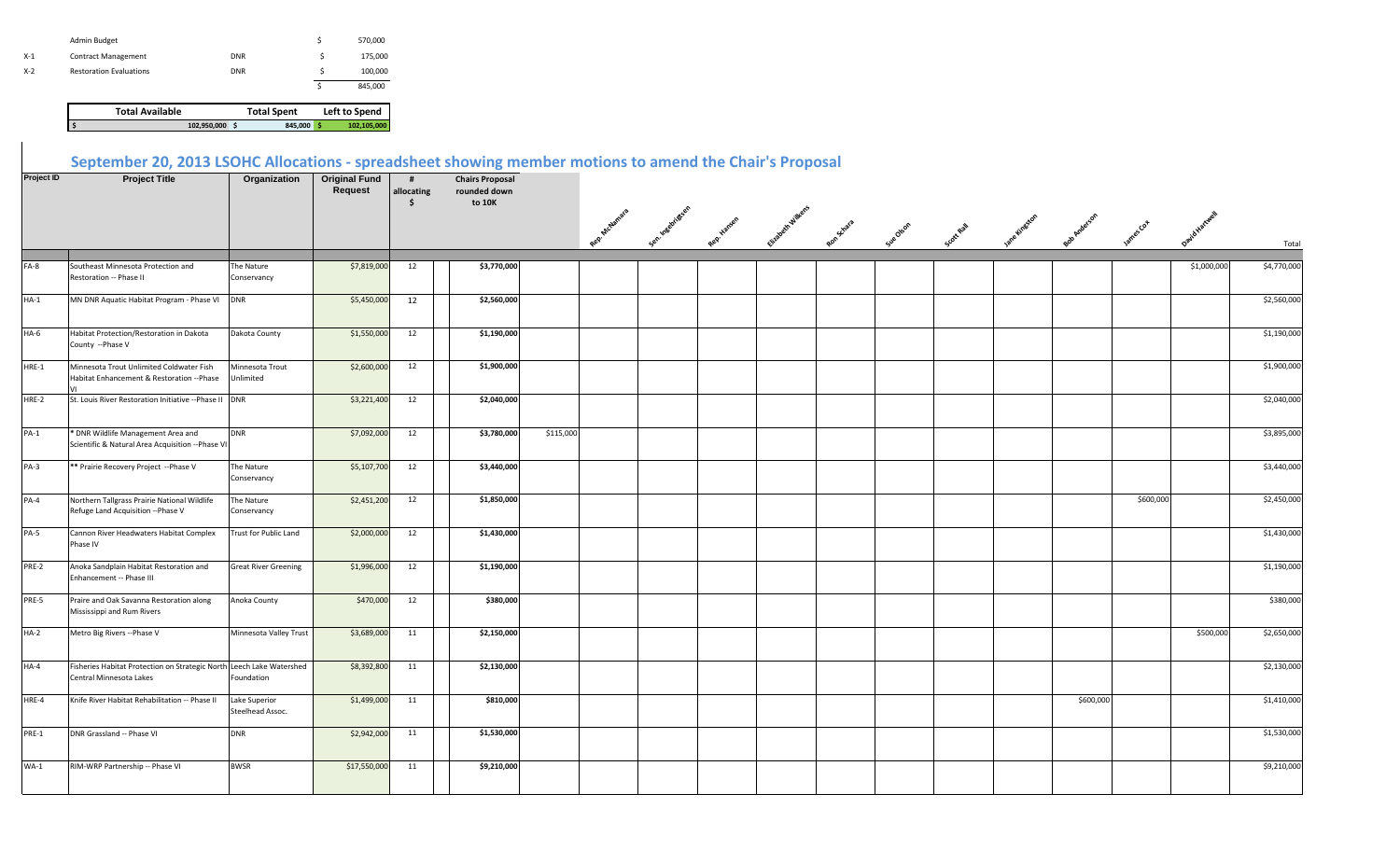| Project ID  | <b>Project Title</b>                                                                                  | Organization                               | <b>Original Fund</b><br>Request | #<br>allocating<br>S. | <b>Chairs Proposal</b><br>rounded down<br>to 10K |               |                  |           |             |           |                                                                                  |             |           |             |             |
|-------------|-------------------------------------------------------------------------------------------------------|--------------------------------------------|---------------------------------|-----------------------|--------------------------------------------------|---------------|------------------|-----------|-------------|-----------|----------------------------------------------------------------------------------|-------------|-----------|-------------|-------------|
|             |                                                                                                       |                                            |                                 |                       |                                                  | Rep. Malamaia | con insertifican | o Hansen  |             |           | Europein experience and control control and protection and protection of the cot |             |           |             | Total       |
|             |                                                                                                       |                                            |                                 |                       |                                                  |               |                  |           |             |           |                                                                                  |             |           |             |             |
| WRE-1       | Accelerated Shallow Lakes and Wetland<br>Enhancement -- Phase VI                                      | <b>DNR</b>                                 | \$2,250,000                     | 11                    | \$1,050,000                                      |               |                  |           |             |           |                                                                                  |             |           |             | \$1,050,000 |
| WRE-2       | Living Shallow Lakes & Wetlands Initiative --<br>Phase IV                                             | <b>Ducks Unlimited</b>                     | \$6,000,000                     | 11                    | \$3,060,000                                      |               | \$350,000        |           |             |           |                                                                                  |             |           | \$1,500,000 | \$4,910,000 |
| $CPL-1$     | Conservation Partners Legacy Grant Program DNR<br>ML2014                                              |                                            | \$5,000,000                     | 11                    | \$3,800,000                                      |               |                  |           |             | \$500,000 |                                                                                  |             |           |             | \$4,300,000 |
| HRE-6       | Washington County's Last Best Places                                                                  | <b>Washington County</b>                   | \$775,000                       | 10                    | \$430,000                                        |               |                  |           |             |           |                                                                                  |             |           |             | \$430,000   |
| $PA-2$      | Accelerating the Wildlife Management Area<br>Program - Phase VI                                       | Pheasants Forever                          | \$15,250,000                    | 10                    | \$7,250,000                                      |               |                  |           |             |           | \$2,100,000                                                                      |             | \$500,000 |             | \$9,850,000 |
| PA-6        | Accelerated protection of grassland and<br>prairie habitat with (RIM) and (NPB)                       | <b>DNR</b>                                 | \$40,000,000                    | 10                    | \$5,450,000                                      |               |                  |           |             |           |                                                                                  |             |           |             | \$5,450,000 |
| PRE-4       | easements<br>Crow-Hassan Prairie Complex Restoration and Three Rivers Park<br>Enhancement             | District                                   | \$536,000                       | 10                    | \$370,000                                        |               |                  |           |             |           |                                                                                  |             |           |             | \$370,000   |
| <b>WA-2</b> | Accelerating the Waterfowl Production Area<br>Program - Phase VI                                      | Pheasants Forever                          | \$12,350,000                    | 10                    | \$6,400,000                                      |               |                  |           |             |           |                                                                                  |             | \$500,000 |             | \$6,900,000 |
| FA-6        | Protect (Acquire) Key Forest Habitat Lands -<br>Cass County Phase V                                   | Cass County                                | \$2,027,600                     | 9                     | \$880,000                                        |               |                  |           |             |           |                                                                                  |             |           |             | \$880,000   |
| $FA-7$      | State Forest Acquisitions Phase II- RJ Dorer<br>Memorial Hardwoods State Forest Land Asset<br>Project | <b>DNR</b>                                 | \$3,000,000                     | 9                     | \$950,000                                        |               |                  |           |             |           |                                                                                  |             |           |             | \$950,000   |
| $HA-3$      | Vermillion River WMA Acquisition                                                                      | <b>DNR</b>                                 | \$6,452,800                     | 9                     | \$2,750,000                                      | \$1,500,000   |                  |           |             |           |                                                                                  |             |           |             | \$4,250,000 |
| $HA-7$      | Mustinka River Fish and Wildlife Habitat<br>Corridor Rehabilitation - REVISED \$\$                    | Bois de Sioux<br><b>Watershed District</b> | \$2,723,225                     | 9                     | \$1,440,000                                      |               | \$750,000        |           |             | \$250,000 |                                                                                  |             |           |             | \$2,440,000 |
| <b>PA-7</b> | Minnesota Buffers for Wildlife and Water<br>Phase IV                                                  | <b>BWSR</b>                                | \$5,000,000                     | 9                     | \$2,200,000                                      |               |                  |           |             |           |                                                                                  |             |           |             | \$2,200,000 |
| $WA-3$      | Wild Rice Shoreland Protection Phase III                                                              | <b>BWSR</b>                                | \$2,775,100                     | 9                     | \$1,060,000                                      |               |                  |           |             |           |                                                                                  |             |           |             | \$1,060,000 |
| $CPL-2$     | Conservation Partners Legacy Metro Grant<br>Program ML2014                                            | <b>DNR</b>                                 | \$5,000,000                     | 9                     | \$2,440,000                                      |               |                  | \$700,000 |             |           |                                                                                  |             | \$500,000 |             | \$3,640,000 |
| $FA-3$      | Camp Ripley ACUBProtecting one of the last Morrison County<br>great places in Minnesota --Phase IV    |                                            | \$3,501,600                     | 8                     | \$ ا<br>$\sim$                                   |               |                  |           |             |           |                                                                                  |             |           |             | \$0         |
| $FA-4$      | Northeastern Minnesota Sharp-tailed Grouse MN Sharp-tailed<br>Habitat Partnership -- Phase V          | <b>Grouse Society</b>                      | \$5,848,000                     | 8                     | l \$<br>$\sim$                                   |               |                  |           | \$2,100,000 |           |                                                                                  | \$1,050,000 |           |             | \$3,150,000 |
| $FA-5$      | Protecting Pinelands Sands Aquifer<br>Forestlands and Aquatic Habitat Phase 1                         | <b>DNR</b>                                 | \$4,268,600                     | 8                     | ۱\$<br>$\sim$                                    |               |                  |           |             |           |                                                                                  | \$1,050,000 |           |             | \$1,050,000 |
| FRE-2       | Floodplain Forest Enhancement - Mississippi<br>River                                                  | Audubon Society                            | \$655,000                       | 8                     | Ŝ.<br>$\sim$                                     |               |                  |           |             |           |                                                                                  |             |           |             | \$0         |
| $FA-1$      | <b>Dynamic Forest Conservation</b>                                                                    | American Bird<br>Conservancy               | \$4,241,800                     | $\overline{7}$        | - Ś<br>$\sim$                                    |               |                  |           |             |           |                                                                                  |             |           |             | \$0         |